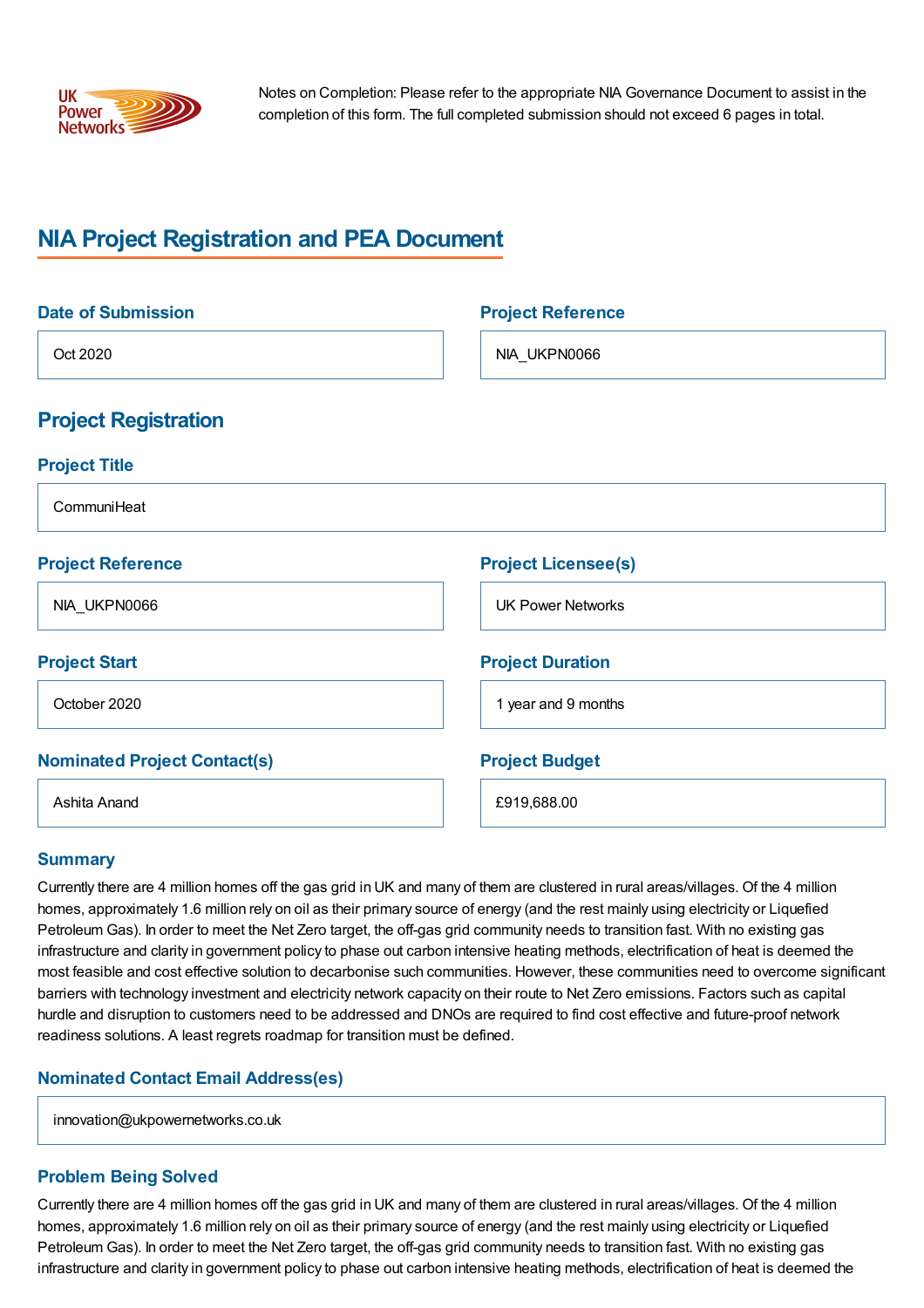most feasible and cost effective solution to decarbonise such communities. However, these communities need to overcome significant barriers with technology investment and electricity network capacity on their route to Net Zero emissions. Factors such as capital hurdle and disruption to customers need to be addressed and DNOs are required to find cost effective and future-proof network readiness solutions. A least regrets roadmap for transition must be defined.

## **Method(s)**

CommuniHeat will undertake research, engagement and desktop based assessments to inform the most suitable approach to decarbonise heat for off-gas grid communities. Specifically, the project will focus on an off-gas grid community in Barcombe, East Sussex to develop a roadmap scalable to other similar communities across GB. The project will identify how to best support Barcombe to decarbonise at the lowest overall cost, while reducing their energy needs and maintaining their heating comfort.

The CommuniHeat project method is in line with the Local Area Energy Plans (LAEP) method referred to in Ofgem's RIIO-2 Business Plan Guidance.

### **Scope**

The research will apply to the Barcombe area in South Eastern Power Networks' region to gain insights and qualitative & quantitative understanding of the impact electrified heat has on electricity distribution networks. The added value of the project will come from incorporating and understanding network and customer impact from EV uptake, renewables options, and distributed energy resources alongside decarbonisation of heat. CommuniHeat aims to deliver a cost-effective and least regrets roadmap for facilitating the transition of off-gas communities to electrified heat.

## **Objective(s)**

The objectives of the project are:

Develop an understanding of the network impact of low carbon heat solutions;

Develop a clear understanding of the potential value of an LAEP approach in delivering value to both the customer and DNO as compared to an uncoordinated approach;

Develop a viable and replicable approach to LAEP which will enable the transition to Net Zero carbon for off-gas communities throughout GB;

- An appraisal of the impact of different commercial and technical approaches and their effect on network reinforcement requirements, reliability and cost to consumer; and

- An assessment of any regulatory and policy barriers for deployment which if addressed would deliver significant benefits to customers and network.

## **Consumer Vulnerability Impact Assessment (RIIO-2 Projects Only)**

n/a

## **Success Criteria**

The project will be deemed successful if we have:

An assessment of the network impact of combinations of different low carbon heat solutions;

- Modelled scenarios based on real community and network data with detailed insights report comparing a coordinated approach for low carbon heat including community assets vs an uncoordinated approach without community assets;

A developed methodology for LAEP which is specifically tailored to be applicable to other off-gas grid communities;

- Techno-economic analysis of a range of low carbon heat solutions applicable to off-gas grid communities which includes provision for different commercial models affecting cost and accessibility of heat solutions; and Clearly defined insights and a set of recommendations to inform policy and DNO business planning activities where clear benefits in reducing network impact and improving customer value could be derived from adjustments to current policy and regulations.

## **Project Partners and External Funding**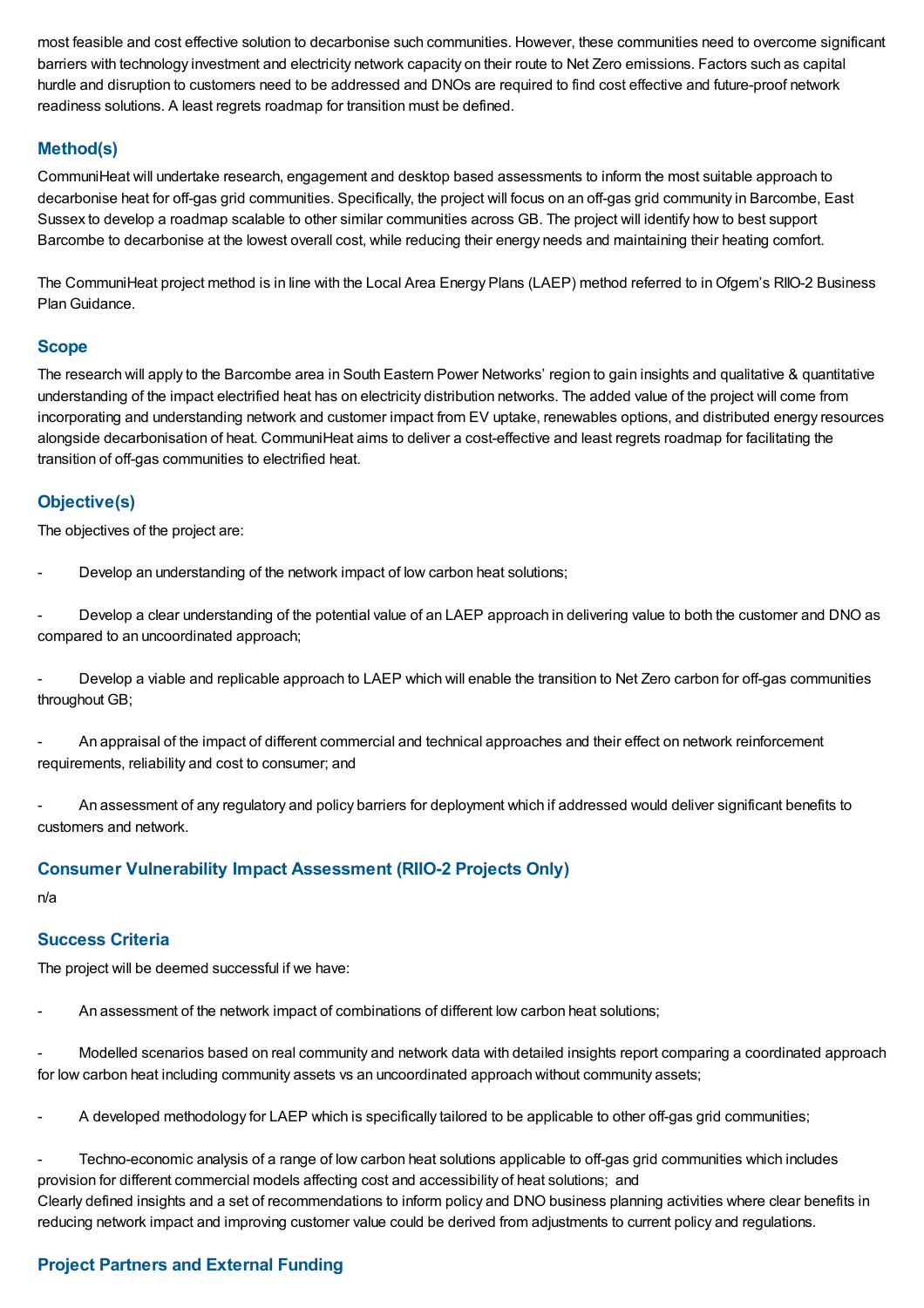The project will be delivered in partnership withOVESCO and BuroHappold. Community Energy South (CES) will be acting as a subcontractor to OVESCO.

OVESCO has secured £40,000 of stage 1 Rural Community Energy Funding (RCEF) from the Department for Business, Energy & Industrial Strategy and Department for Environment, Food & Rural Affairs. This is to look at the feasibility for a solar farm located in the Parishes of Barcombe & Ringmer. Findings from this feasibility study will build understanding of the viability of solar at Barcombe, a valuable input under CommuniHeat's coordinated plan scenario analysis.

OVESCO and BuroHappold are contributing approximately 24% and 22% respectively of their costs in order to complete this project.

### **Potential for New Learning**

For off-gas grid communities, the project expects to generate the following learnings:

- Network impact from low carbon heat in off-gas grid communities;
- Demonstrate the value of LAEP approach for DNOs and customers compared to the individual heat pump uptake approach;

- Different technical approaches assessing range of low carbon heat solutions applicable to off-gas grid communities and, and associated costs and accessibility of heat solutions affected by different commercial approaches;

- How other off-gas grid and rural communities inGB can transition to Net Zero; and
- Identify any potential regulatory and policy barriers.

#### **Scale of Project**

The project will cover the Barcombe community in the SPN licence area operated by UK Power Networks. Barcombe is a representative off-gas grid community and learnings from this project can be scaled to other off-gas grid communities inGB.

## **Technology Readiness at Start**

## **Technology Readiness at End**

TRL2 Invention and Research

TRL4 Bench Scale Research

#### **Geographical Area**

This a research project including customer engagement and desktop based assessments of the Barcombe community in the SPN licence area of UK Power Networks.

### **Revenue Allowed for the RIIO Settlement**

**None** 

#### **Indicative Total NIA Project Expenditure**

The project will cost £827,719.20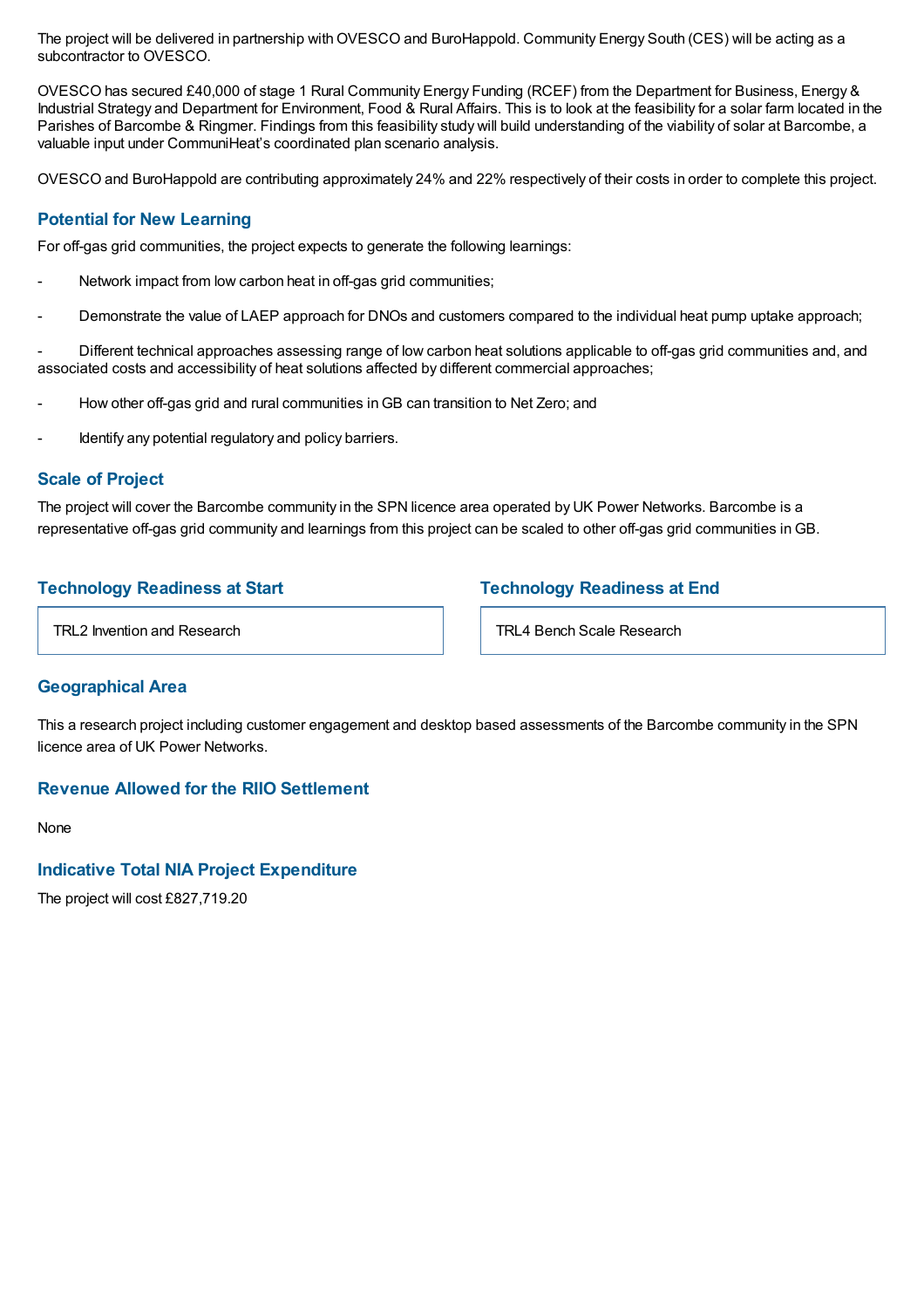## **Project EligibilityAssessment Part 1**

There are slightly differing requirements for RIIO-1 and RIIO-2 NIA projects. This is noted in each case, with the requirement numbers listed for both where they differ (shown as RIIO-2 / RIIO-1).

## **Requirement 1**

Facilitate the energy system transition and/or benefit consumers in vulnerable situations (Please complete sections 3.1.1 and 3.1.2 for RIIO-2 projects only)

Please answer **at least one** of the following:

### **How the Project has the potential to facilitate the energy system transition:**

n/a

## **How the Project has potential to benefit consumer in vulnerable situations:**

n/a

### **Requirement 2 / 2b**

Has the potential to deliver net benefits to consumers

Project must have the potential to deliver a Solution that delivers a net benefit to consumers of the Gas Transporter and/or Electricity Transmission or Electricity Distribution licensee, as the context requires. This could include delivering a Solution at a lower cost than the most efficient Method currently in use on the GB Gas Transportation System, the Gas Transporter's and/or Electricity Transmission or Electricity Distribution licensee's network, or wider benefits, such as social or environmental.

## **Please provide an estimate of the saving if the Problem is solved (RIIO-1 projects only)**

Currently there are 4 million homes off the gas grid in UK and many of them are clustered in rural areas/villages. Of the 4 million homes, approximately 1.6 million rely on oil as their primary source of energy. In addition to the UK's 2050 Net Zero emissions target goals, the government's CleanGrowth Strategy has specifically identified that they "intend to phase out the installation of high carbon fossil fuel heating in new and existing buildings in areas off the gas grid, during the 2020s"[1] Therefore, CommuniHeat assumes cost of community uptake is only expected in the first couple of years of ED2 because with the coordinated approach, it is assumed that all customers can be switched over to electricity in a two year period which is when the network reinforcement costs and therefore savings will be realised. CommuniHeat compares the cost of coordinated versus uncoordinated scenarios and expects a £200,000 savings in network reinforcement costs to decarbonise Barcombe, and £120 million savings to decarbonise off gas grid customers in the UK Power Networks area.

Government of UK Heat in Buildings: https://www.gov.uk/government/groups/heat-in-buildings

## **Please provide a calculation of the expected benefits the Solution**

N/A – this is a Research Project.

## **Please provide an estimate of how replicable the Method is across GB**

This will be applicable across GB. Currently there are 4 million homes off the gas grid in UK and many of them are clustered in rural areas/villages. All of these communities could benefit from the learnings generated by CommuniHeat.

## **Please provide an outline of the costs of rolling out the Method across GB.**

As compared to the CommuniHeat project costs, the design element and implementation of the methodology (which can be used to appraise individual communities or groups of communities in the form of an area plan), it is anticipated the cost will be 25-35% less than it will be for CommuniHeat for a detailed feasibility study and LAEP. This would be higher or lower depending on the scope, level of involvement, level of detail and quality of data available.

Economies of scale are also a consideration here because there is a potential for a single LAEP to be applicable across a number of communities.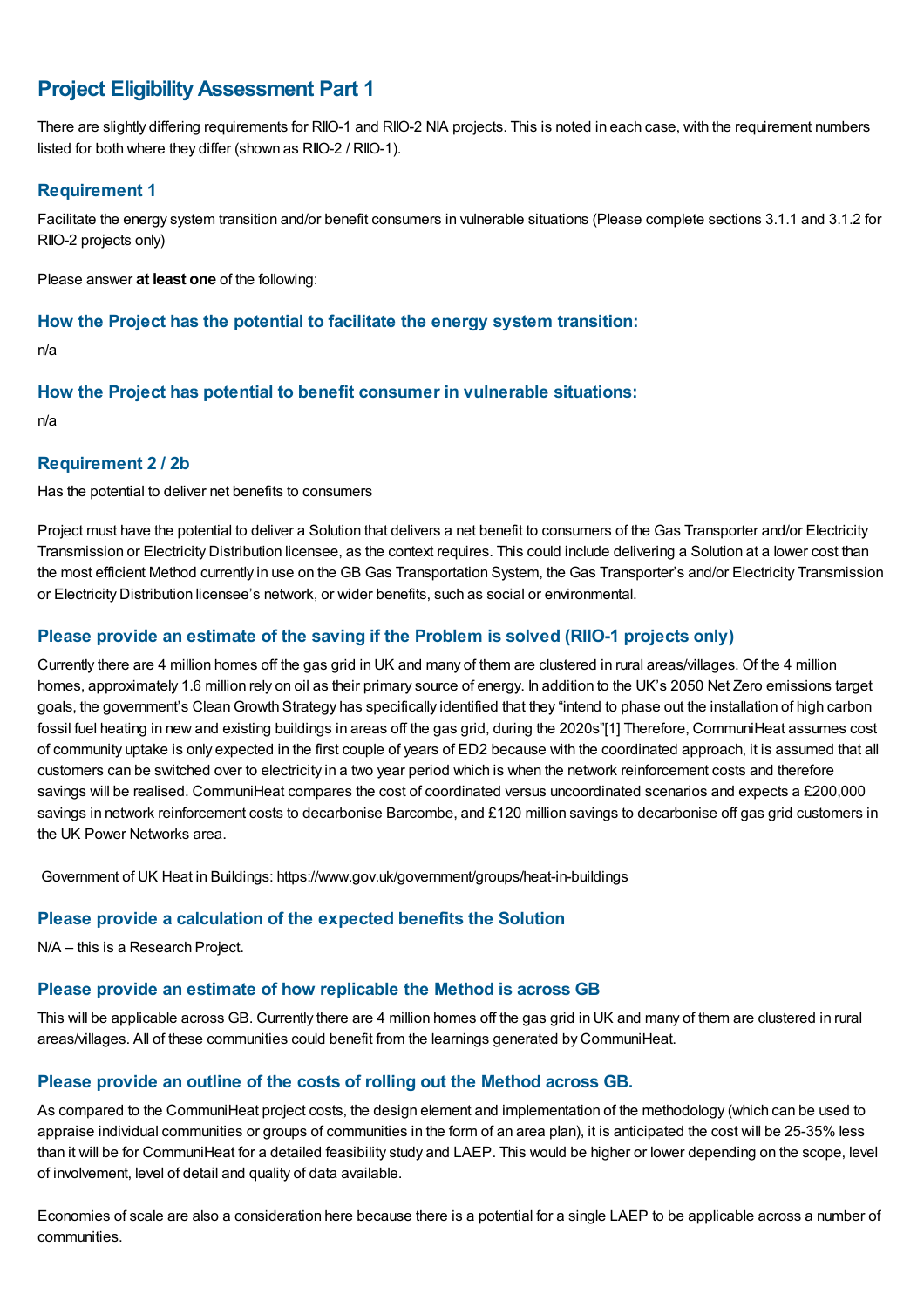## **Requirement 3 / 1**

Involve Research, Development or Demonstration

A RIIO-1 NIA Project must have the potential to have a Direct Impact on a Network Licensee's network or the operations of the System Operator and involve the Research, Development, or Demonstration of at least one of the following (please tick which applies):

 $\Box$  A specific piece of new (i.e. unproven in GB, or where a method has been trialled outside GB the Network Licensee must justify repeating it as part of a project) equipment (including control and communications system software).

 $\Box$  A specific novel arrangement or application of existing licensee equipment (including control and/or communications systems and/or software)

 $\blacktriangledown$  A specific novel operational practice directly related to the operation of the Network Licensees system

 $\Box$  A specific novel commercial arrangement

RIIO-2 Projects

 $\Box$  A specific piece of new equipment (including monitoring, control and communications systems and software)

 $\Box$  A specific piece of new technology (including analysis and modelling systems or software), in relation to which the Method is unproven

 $\Box$  A new methodology (including the identification of specific new procedures or techniques used to identify, select, process, and analyse information)

 $\Box$  A specific novel arrangement or application of existing gas transportation, electricity transmission or electricity distribution equipment, technology or methodology

 $\Box$  A specific novel operational practice directly related to the operation of the GB Gas Transportation System, electricity transmission or electricity distribution

 $\Box$  A specific novel commercial arrangement

### **Specific Requirements 4 / 2a**

**Please explain how the learning that will be generated could be used by the relevant Network Licensees** n/a

## **Or, please describe what specific challenge identified in the Network Licensee's innovation strategy that is being addressed by the project (RIIO-1 only)**

n/a

Has the Potential to Develop Learning That Can be Applied by all Relevant Network Licensees

#### **Is the default IPR position being applied?**

**⊽** Yes

## **Project EligibilityAssessment Part 2**

#### **Not lead to unnecessary duplication**

A Project must not lead to unnecessary duplication of any other Project, including but not limited to IFI, LCNF, NIA, NIC or SIF projects already registered, being carried out or completed.

#### **Please demonstrate below that no unnecessary duplication will occur as a result of the Project.**

Below are a few projects that touch on off-gas grid communities. These provide insights into the decarbonisation of heat and some test the LAEP method, however, none provide the holistic view for an off-gas grid community that CommuniHeat provides with the added consideration of transport, renewables, and storage.

The Electrification of Heat Demonstration Project by Energy Systems Catapult, Delta-EE and Oxford Computer Consultants (funded by BEIS): This project aims to confirm the feasibility of a large-scale roll-out of heat pumps in Great Britain by installing the low carbon technology in 750 homes, alongside new products and services designed to overcome barriers to deployment. The majority of these will be for on the gas grid customers.

Local Area Energy Planning - Insights from three pilot local areas by Energy Systems Catapult: This project emphasizes the importance of LAEPs. The three pilot areas focused on did have a component of off-gas grid customers, however, they made up a